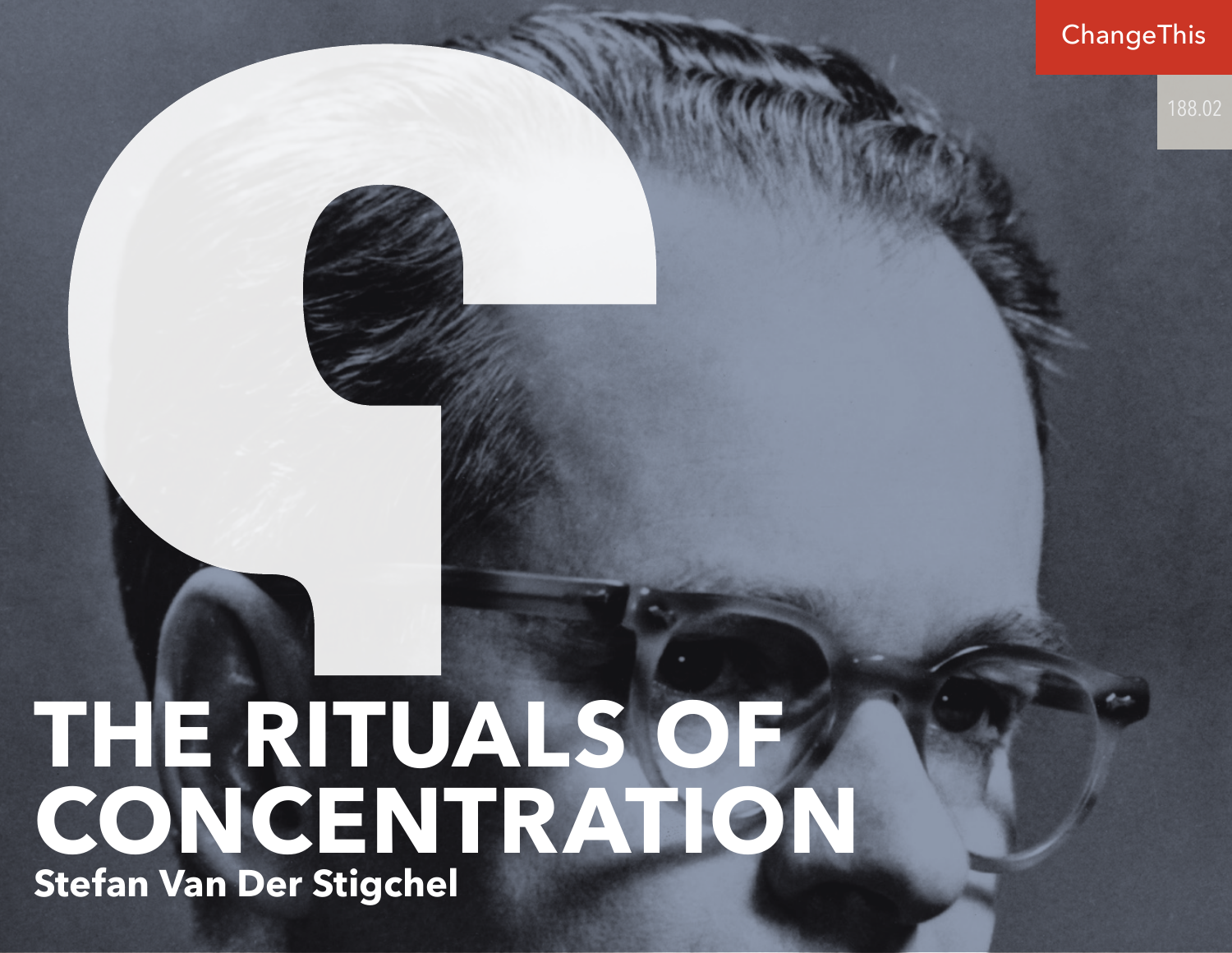# The American psychologist B. F. Skinner (1904–1990) was convinced that concentration Can be conditioned, just like you can condition a

dog to start slobbering at the sound of a bell. Skinner is most famous for inventing the "Skinner Box," an instrument used to study operant conditioning. An animal placed in a Skinner Box receives an automatic reward, usually in the form of food, when it executes a certain task correctly. This allows us to study how an animal reacts to a reward and how it learns to associate a certain activity with the potential of a reward.

As well as an inventor and psychologist, Skinner was also a very productive author, publishing twenty scientific books and countless articles during his lifetime. To be able to work hard, he used techniques from behaviorism, such as operant conditioning. Every morning he would begin his daily writing session by ringing a bell in order to create an association between the sound of the bell and his concentration. It was as if Skinner wanted to teach his brain to concentrate all by itself upon hearing the tinkle of a bell.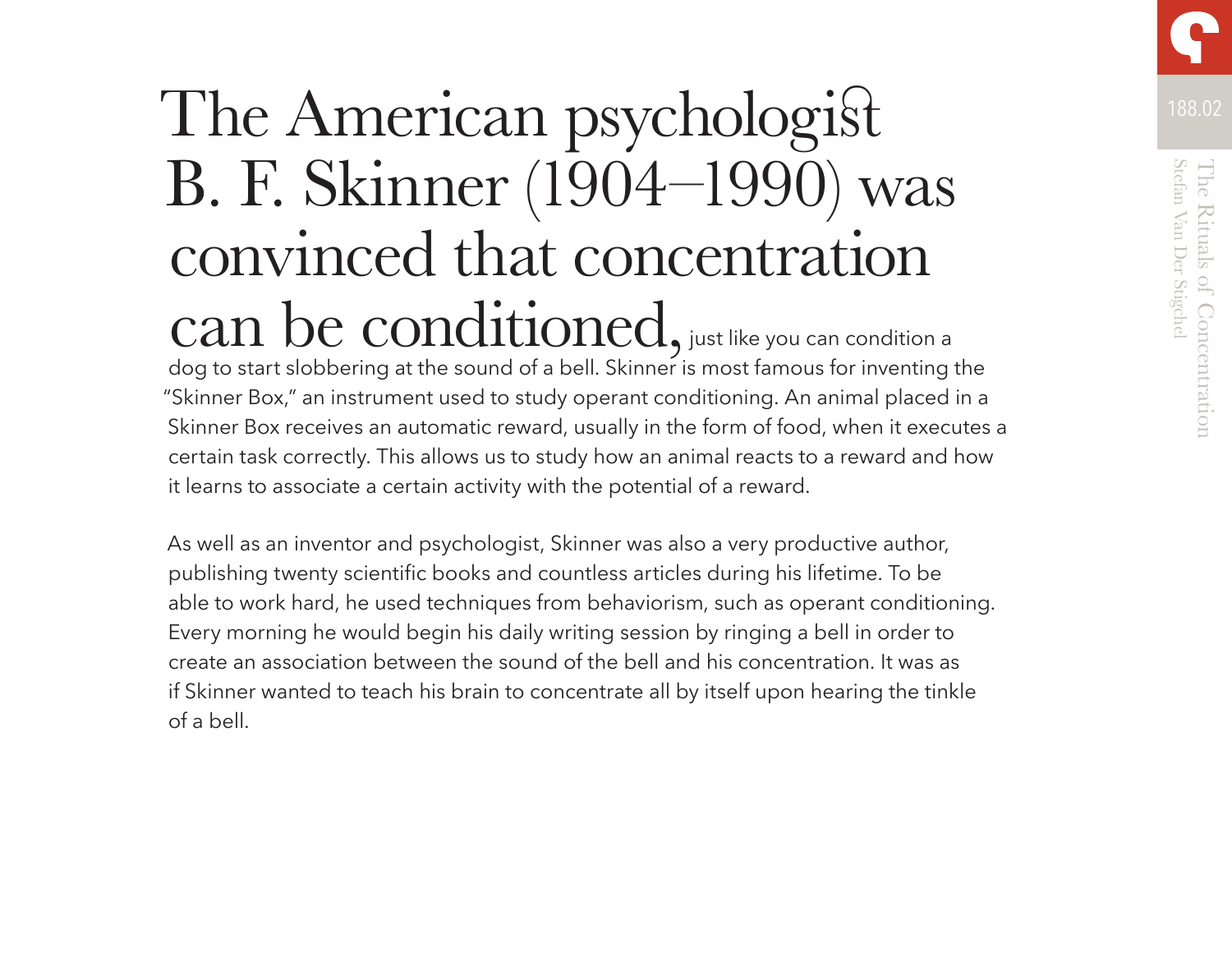In actual fact, Skinner engaged in a whole series of rituals early in the morning before his writing session began. He rose at the same time every day and his breakfast always consisted of a bowl of cornflakes. Every morning he read the newspaper and a few pages of the dictionary. Then, at a fixed time, he would go to his study to start his day's work. He always kept the same books close at hand and the same lamp on his desk. Switching the lamp on also set a clock in motion that tracked the time Skinner spent working. And, as if that wasn't enough, he also kept a record of his own productivity. When the clock struck a certain hour, he counted the number of words he had written, just like the Skinner Box records the behavior of test animals.

It goes without saying that Skinner liked to measure things, and he is widely regarded as having contributed enormously to making the study of behavior more scientific. The bell was his constant companion, even towards the end his career when it would ring to summon him in the evening to his desk for another hour of writing, and it continued to ring long after he had officially retired. Skinner never stopped working, in fact, seven days a week all year round, and he never went on vacation. He died at the age of eighty-six in 1990 having published his last book only the year before.

Sometimes a ritual is exactly what you need to get yourself fully into concentration mode.

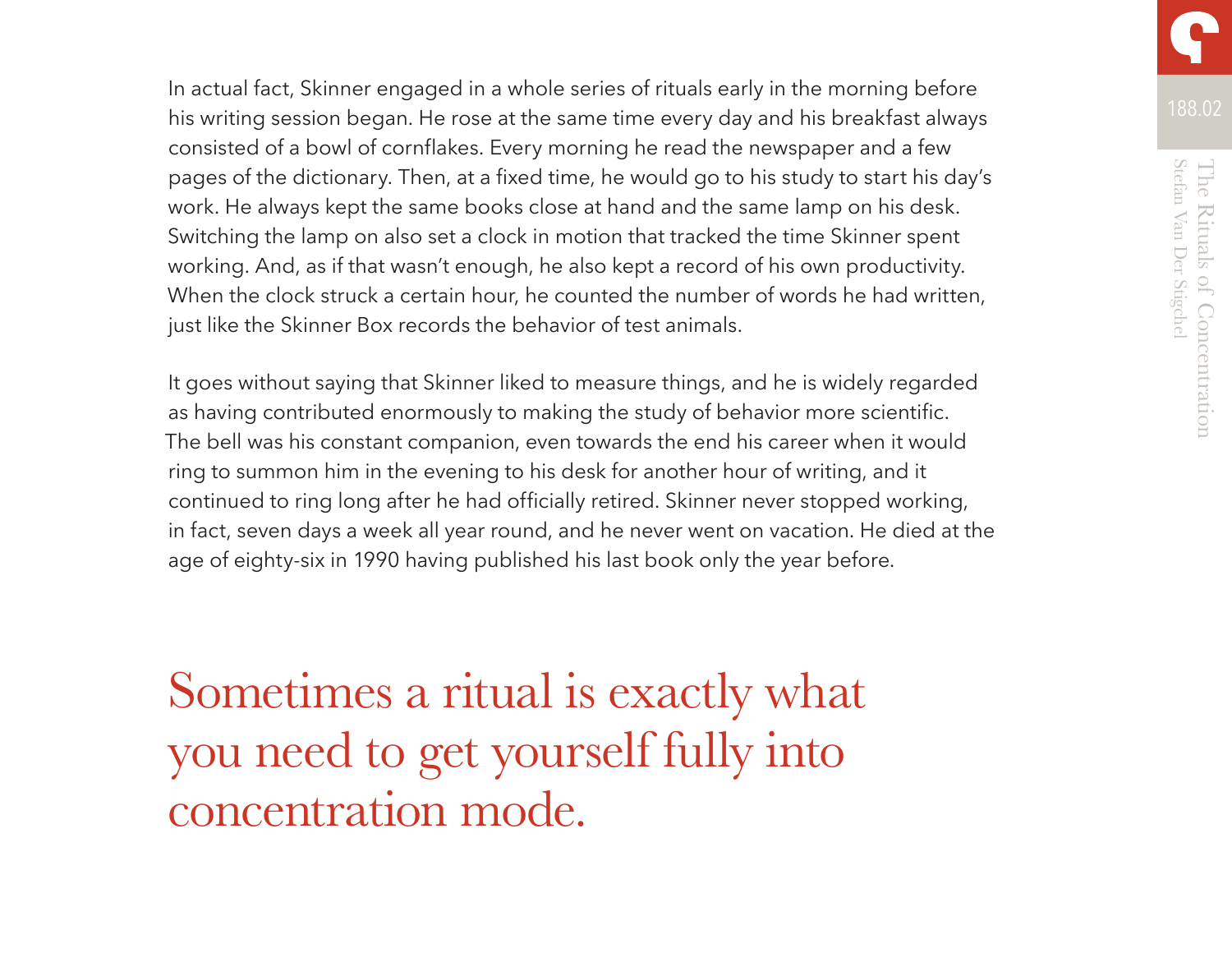Skinner adopted the same attitude towards his concentration as he did towards his experiments. It was almost as if he spent his entire life inside his very own Skinner Box. Always that bell, always that amazing productivity. A lot of people have their own rituals before engaging upon an extended period of concentration. The famous Dutch author Harry Mulisch began every morning the exact same way: a cup of coffee with a teaspoon of cream and a teaspoon of sugar, and a cracker with marmalade on the side. Mulisch was always immaculately dressed, even when he didn't have to venture outside his front door. He stopped working to have lunch–always a boiled egg–at the exact same time every day, and finished his working day by taking a walk in the afternoon following the same route day in, day out. Mulisch was extremely organized in his work, which is not something we can say about everyone. The pianist Frédéric Chopin, for example, used to lock himself in his room for days on end, sobbing furiously while he broke one quill after another in frustration. All in the cause of analyzing and perfecting each note he wrote. It is said that it took him six weeks to complete a single page of music to his satisfaction.

These are but a few examples of the kinds of daily rituals that extraordinary people often follow in their lives. If you read the biographies of influential authors, painters, and composers, you will be sure to find many more. You could view it as a form of procrastination, of course, all that sharpening of pencils and ringing of bells before sitting down to work, but sometimes a ritual is exactly what you need to get yourself fully into concentration mode. But although there is no shortage of stories about moments of sheer genius striking people in the middle of the night, most brilliant books and paintings are the result of long, hard hours of work and lengthy periods of intense concentration.

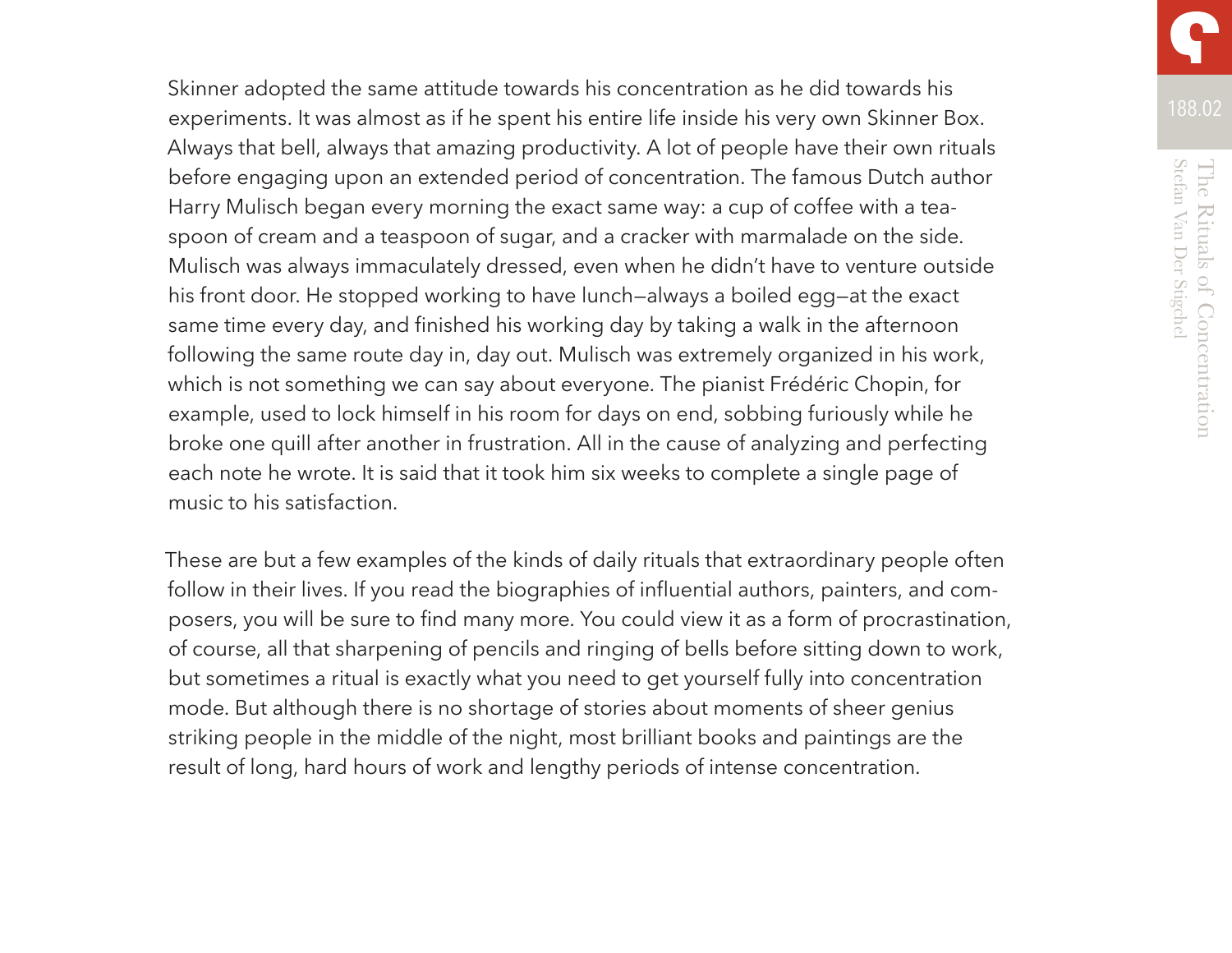Why are rituals so important to concentration? You could compare the rituals that precede a period of concentration to an athlete's preparations before a major race. It is important to empty your mind and ignore all potential distractions. Your mental battery must be fully charged. Just like winning a race, a protracted period of concentration requires an enormous amount of effort, but then from the brain. To understand this better, we need to establish why concentration costs so much energy. Today we know a lot more about the processes in the brain that are related to concentration and, strangely enough, most of that knowledge comes from research into the processes that are active when we are not concentrating.

The majority of experiments using brain scanners, such as MRI and PET scanners, examine the activation patterns in the brain while performing a certain task. This enables identification of the brain cells that are used to carry out that task. One of the most important scientific breakthroughs of the past few decades was the discovery of the "default network," a network of regions in the brain that are active during periods of rest. This is a brain state in which you are not actively performing any task; in other words, when your working memory is empty. We spend a large portion of our day doing things that do not make any demands on our attention. Taking a shower and cycling your usual route to work are examples of activities in which your default network is active.

It might be a good idea to pause for a moment and examine the term "network." You have probably always been used to thinking of the brain as an organ made up of several different regions, all of which have their own individual functions; for example, executive functions are the domain of the frontal lobe, and basic visual perception is carried out in the occipital lobe. These days, however, neuroscience tends to think of the brain more in terms of networks than in regions. Some functions are not localized in one specific part of the brain but are executed on the basis of the activation of a network of different

188.02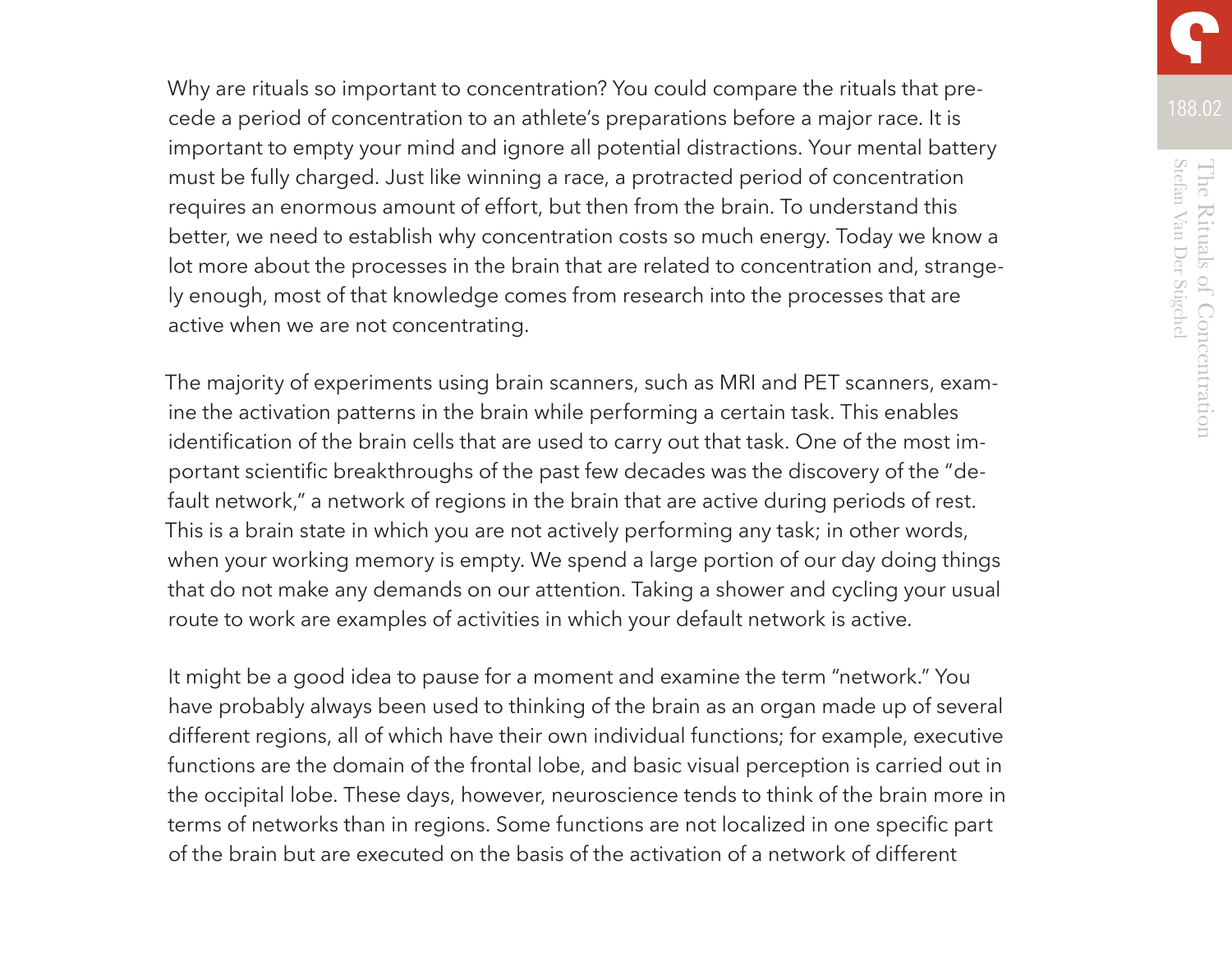parts that are all interconnected. Think of the road network in the country where you live. Each individual city has its own special characteristics, but the ability of the country to function as a whole is largely dependent on the speed at which traffic can move from one city to another. The highways connecting the cities are like the pathways in the brain that enable communication between the different regions.

Nowadays, test subjects are often required to do nothing more strenuous than lie in a brain scanner, as it is through *resting-state* measurements that scientists are able to see which regions of the brain communicate with each other while at rest. When a test subject is not performing an activity, it does not mean that the brain is inactive. The brain can show spontaneous activation patterns among groups of neurons, and by correlating these patterns with each other it is possible to identify the different networks and see which brain regions are connected (and how strong those connections are). For example, we have long known that the regions that are responsible for controlling our movements are located in both halves of the brain, but we have since discovered that these regions are strongly connected to each other via pathways that traverse the two halves because we have seen that they exhibit the same type of spontaneous activity during periods of rest.

The highways connecting the cities are like the pathways in the brain that enable communication between the different regions. 188.02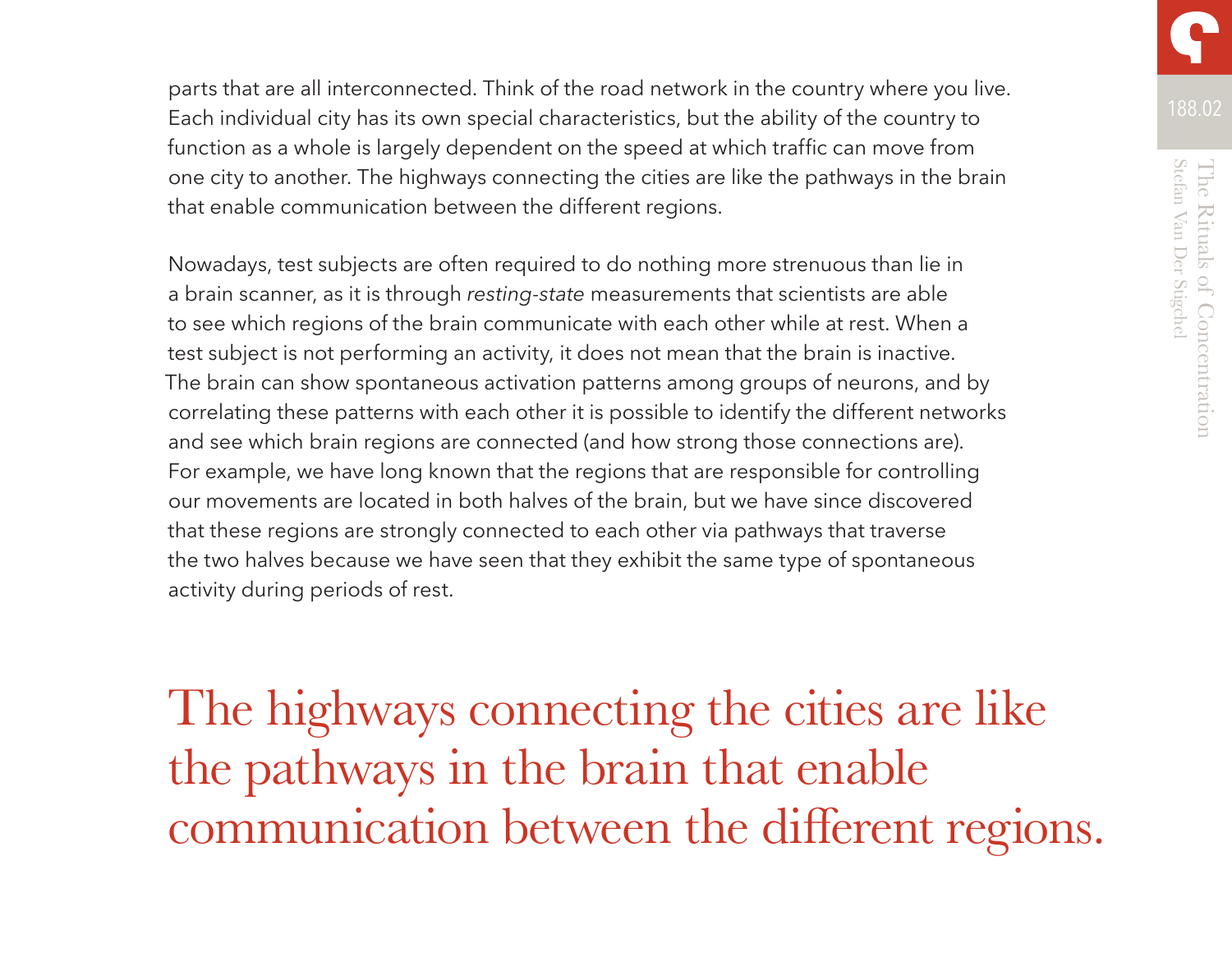In 1929, Hans Berger, the inventor of the EEG, a monitoring method for recording electrical activity in the brain, revealed that his studies showed that the brain waves of test subjects did not stop when they were no longer performing any activities. His ideas were not taken seriously and for years after it was believed that the brain, or at least a part of it, was only active whenever a task was being carried out. It was only recently, as late as 2005, that Berger was proven to have been right all along. In that year, Marcus Raichle of the Washington University School of Medicine in St. Louis discovered that the brain only uses 5 percent more energy when performing an activity compared to the situation when it is performing none.

His discovery of the default network was actually a stroke of luck, arising as it did out of another experiment that had gone wrong. In standard neural measurements, the activity when carrying out a task (e.g., identifying whether a letter is a vowel or a consonant) is compared with the activity in a control situation (e.g., where the test subject only has to look at the letter) so that the neural activity during the execution of the task can be "subtracted" from the activity in the control situation. This leaves you with those regions of the brain that were involved in carrying out the task. The control situation must be as similar as possible to the experimental situation so that only the activity related to the task is left over after you have done the subtraction.

In the case of very simple experiments, however, Raichle found it difficult to think of a suitable control situation. So, for want of a better idea, he just took measurements for situations in which the test subject did not have to do anything at all. When he subsequently subtracted the two situations from each other, he saw, to his utter amazement, that the network was not more but actually less active when it was performing the task. Concentration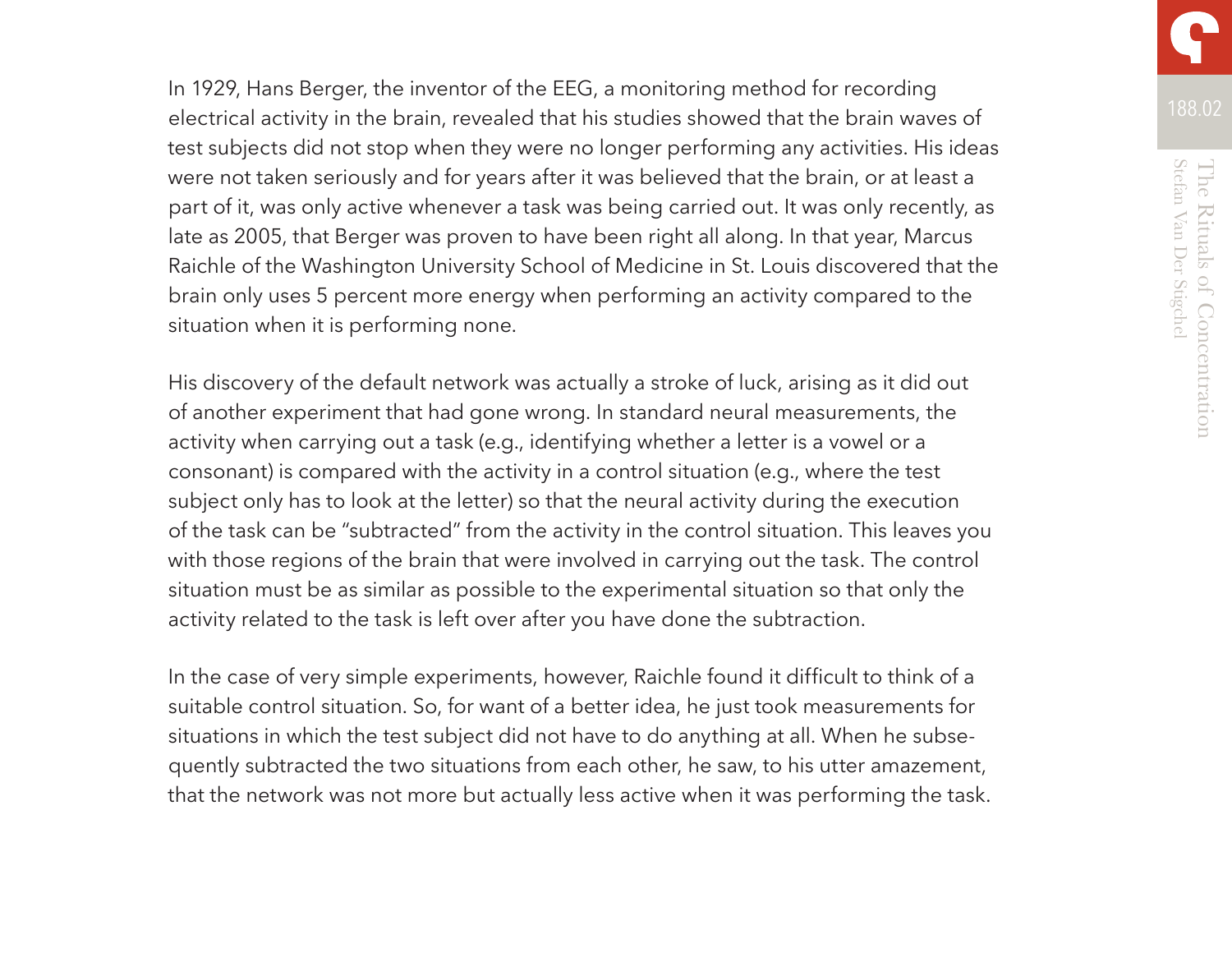After repeating the measurements several times and still coming up with the same result (namely that certain parts of the brain, such as the posterior cingulate cortex, exhibited the same drop in activity), he knew he had stumbled upon something huge: a network that actually shows a drop in the level of activity when the brain becomes active. Later on, it turned out that of all the networks that are visible during neural measurements, this network is the one that is always there (hence the term "default"). The default network covers a number of the frontal and parietal regions in the brain, regions that are far removed from one another, anatomically speaking. The discovery sparked a revolution. Up until 2007 only twelve scientific articles had ever been published in which the term "default network" had appeared. Between 2007 and 2014 this number rose to 1,384.

When concentration levels drop, the default network becomes active again. The brain cannot maintain both states simultaneously. It has to be one or the other: either the brain is at rest and the default network is active *or* the brain is in an active state and able to perform a task. And this is why concentration costs so much energy; not only does the brain have to ignore stimuli from the outside world, it also has to suppress the activity in the default network. There is a correlation between your performance on a certain task and the activity of the default network—the more the default network is suppressed, the better your performance will be. But what is the point of the default network? If it takes so much effort to suppress it, then this network must surely be good for something, right? Well, when you are default network is active, you are generally daydreaming.

Concentration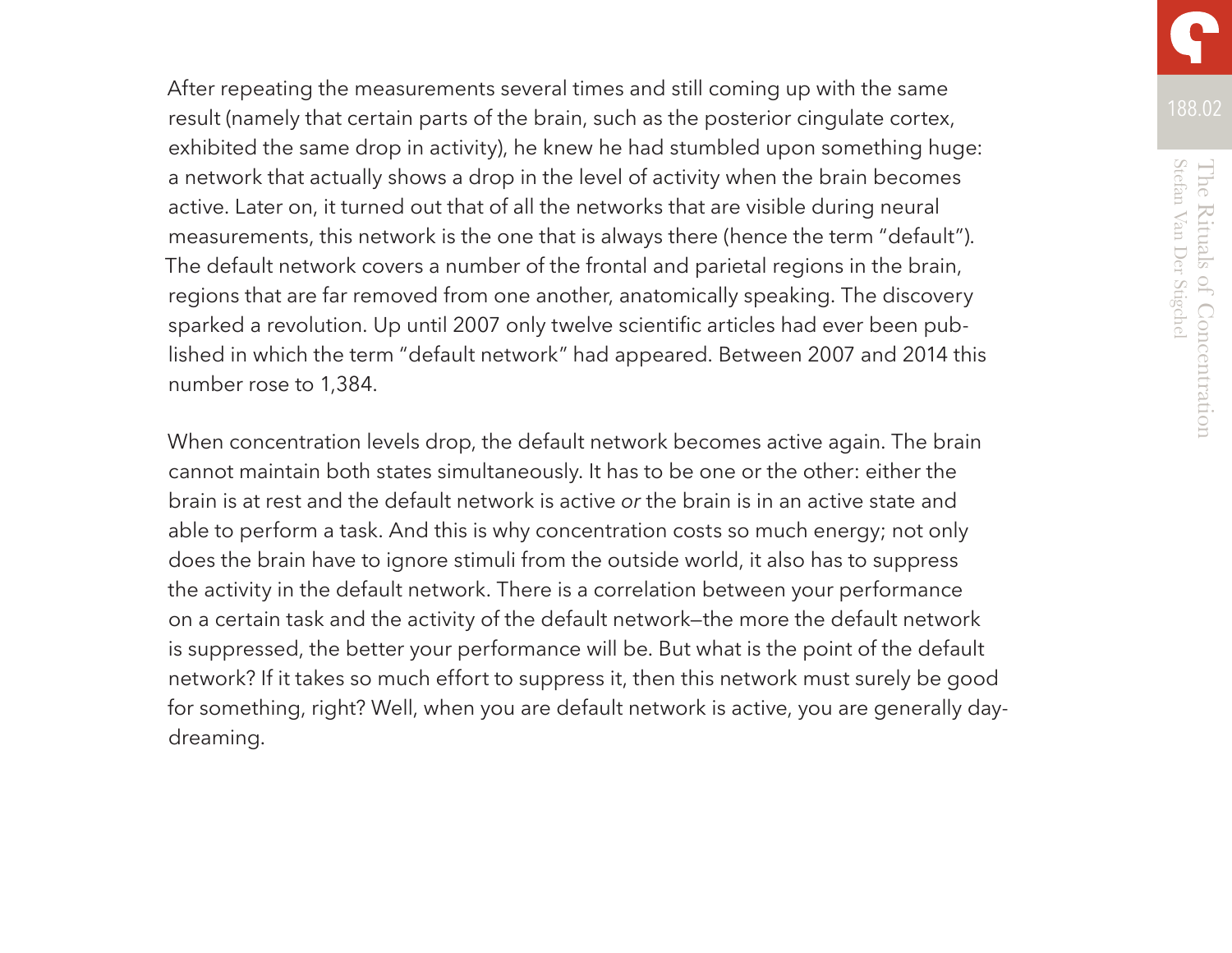It appears that since the arrival of the smartphone we have no reason to be bored anymore. Diversion is always within hand's reach. This change has not been subjected to scientific study (basically because that cannot be done, given that you can't go back in time), but it is not far-fetched to conclude that since the arrival of the cell phone we have stopped daydreaming as much as we used to. We receive so many stimuli via our phones that it is actually quite difficult to daydream these days. In fact, tracking social media on your smartphone is a kind of wasteland between concentration and daydreaming: you are not fully concentrated on the task you are carrying out; instead you allow all the information and stimuli to wash over you without having to undertake any real action. On the other hand, you are not daydreaming either, because you still have to process all that information. So, given that daydreaming can also have an important function, it might be a good idea to allow yourself to become bored from time to time and to ignore your smartphone.

What is the point of the default network? If it takes so much effort to suppress it, then this network must surely be good for something, right?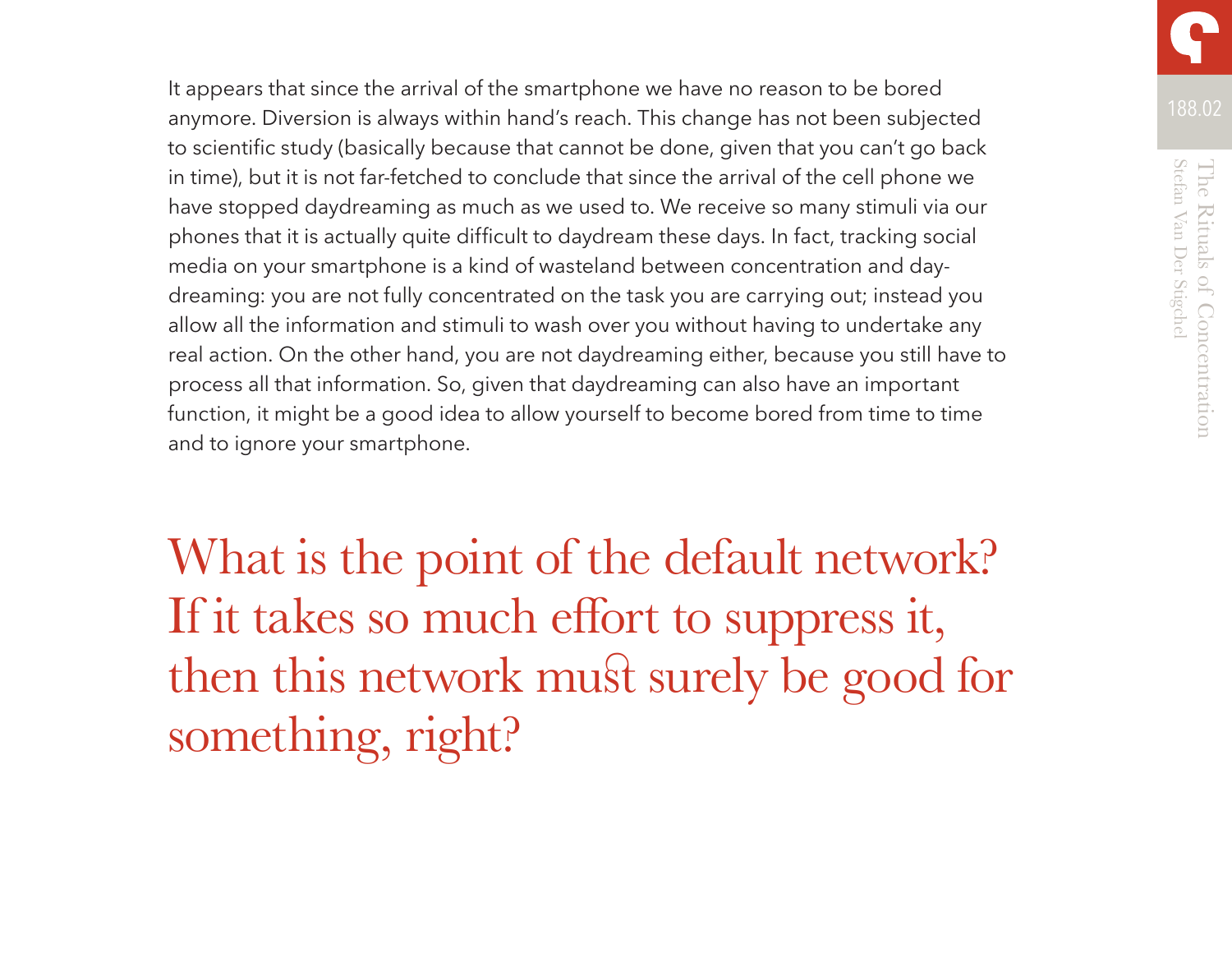One of the most important possible functions often attributed to daydreaming is the stimulation of creativity, thinking up new ideas and taking the time to solve complicated problems—the power of the unconscious. Books about concentration and creativity often advise readers to daydream and let ideas appear of their own accord. For many of us, a mental pause can have a positive effect, hence the often-heard suggestion that we should "sleep on in it" when faced with making an important decision. Switching your attention to something else can give you the time you need to approach a matter from a different perspective and maybe even reach a different conclusion. Sometimes you can get very fixated on one single detail and a mental pause can make you stop, step back, and think again. Maybe you were very taken by the color of the new car you saw yesterday in the showroom, but after a night's sleep you realize that the upholstery doesn't suit your tastes at all. A period of daydreaming can help you to recharge your mental battery. The brain can become exhausted from the effort involved in trying to ignore all of the stimuli, both internal and external, with which it is constantly being bombarded.

**A protracted period of concentration requires an enormous amount of effort from the brain. Switching to autopilot for a moment or two can allow you to recharge your attention before you embark upon your next work of art or project. And who knows, you might get a brilliant idea as well. But just like Skinner, don't start a period of concentration without a proper preparation.**

Excerpted from *Concentration: Staying Focused in Times of Distraction* by Stefan Van der Stigchel © 2020 MIT, published in English by The MIT Press. Originally published in 2018 by Maven Publishing, Amsterdam, The Netherlands